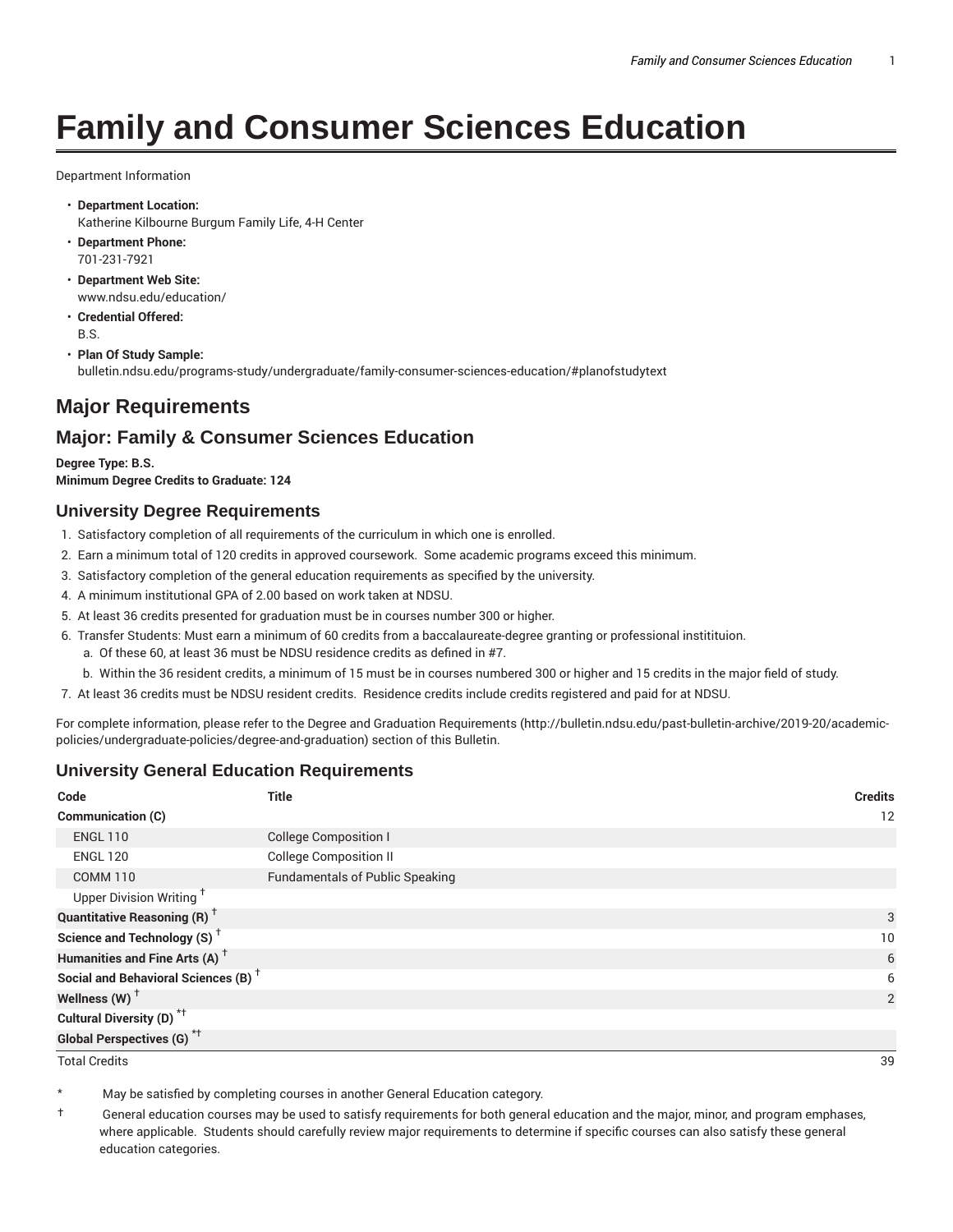• A list of university approved general education courses and administrative policies are available here (http://bulletin.ndsu.edu/past-bulletinarchive/2019-20/academic-policies/undergraduate-policies/general-education/#genedcoursestext).

#### **Major Requirements**

The Family & Consumer Sciences Education Specialty requirements also includes those courses listed in the general education categories of Social & Behavioral Sciences and Science & Technology.

| Code                                                                       | <b>Title</b>                                                                             | <b>Credits</b> |  |
|----------------------------------------------------------------------------|------------------------------------------------------------------------------------------|----------------|--|
| <b>Family &amp; Consumer Sciences Education Requirements</b>               |                                                                                          |                |  |
| <b>CHEM 117</b>                                                            | Chemical Concepts and Applications (May satisfy general education category S)            | 3              |  |
| <b>CSCI 114</b>                                                            | Microcomputer Packages (May satisfy general education category S)                        | 3              |  |
| or CSCI 116                                                                | <b>Business Use of Computers</b>                                                         |                |  |
| <b>ENGL 358</b>                                                            | Writing in the Humanities and Social Sciences (May satisfy general education category C) | 3              |  |
| <b>PSYC111</b>                                                             | Introduction to Psychology (May satisfy general education category B)                    | 3              |  |
| SOC 110                                                                    | Introduction to Sociology (May satisfy general education category B)                     | 3              |  |
| <b>Teaching Specialty Requirements</b>                                     |                                                                                          |                |  |
| <b>ADHM 155</b>                                                            | Apparel Construction and Fit                                                             | 3              |  |
| or ADHM 101                                                                | <b>Beginning Apparel Construction</b>                                                    |                |  |
| <b>ADHM 366</b>                                                            | <b>Textiles</b>                                                                          | 3              |  |
| ADHM 410                                                                   | Dress in World Cultures                                                                  | 3              |  |
| or ADHM 486                                                                | Dress and Human Behavior                                                                 |                |  |
| <b>HDFS 135</b>                                                            | <b>Family Science</b>                                                                    | 3              |  |
| <b>HDFS 186</b>                                                            | <b>Consumer and Society</b>                                                              | 3              |  |
| <b>HDFS 230</b>                                                            | Life Span Development                                                                    | 3              |  |
| or PSYC 250                                                                | Developmental Psychology                                                                 |                |  |
| <b>HDFS 242</b>                                                            | Couples, Marriages and Families                                                          | 3              |  |
| <b>HDFS 341</b>                                                            | <b>Parent-Child Relations</b>                                                            | 3              |  |
| <b>HDFS 357</b>                                                            | Personal and Family Finance                                                              | 3              |  |
| <b>HDFS 462</b>                                                            | Methods of Family Life Education                                                         | 3              |  |
| <b>HDFS 475</b>                                                            | <b>Children and Families Across Cultures</b>                                             | 3              |  |
| <b>H&amp;CE 469</b>                                                        | Housing Education and Issues                                                             | 3              |  |
| <b>HNES 141</b>                                                            | <b>Food Sanitation</b>                                                                   | 1              |  |
| <b>HNES 200</b>                                                            | Principles of Nutrition (May satisfy general education category W)                       | 3              |  |
| <b>HNES 217</b>                                                            | Personal and Community Health                                                            | 3              |  |
| <b>HNES 261</b>                                                            | Food Selection and Preparation Principles                                                | 5              |  |
| & 261L                                                                     | and Food Selection and Preparation Principles Laboratory                                 |                |  |
| Housing/Design/Consumer Education: Select one of the following:<br>$1 - 3$ |                                                                                          |                |  |
| ADHM 151                                                                   | Design Fundamentals                                                                      |                |  |
| ADHM 315                                                                   | History of Interiors I                                                                   |                |  |
| ADHM 316                                                                   | History of Interiors II                                                                  |                |  |
| <b>Professional Education Requirements</b>                                 |                                                                                          |                |  |
| <b>EDUC 321</b>                                                            | Introduction to Teaching                                                                 |                |  |
| <b>EDUC 322</b>                                                            | <b>Educational Psychology</b>                                                            | 3              |  |
| <b>EDUC 451</b>                                                            | Instructional Planning, Methods and Assessment                                           | 3              |  |
| <b>EDUC 486</b>                                                            | Classroom Management for Diverse Learners                                                | 3              |  |
| <b>EDUC 489</b>                                                            | Teaching Students of Diverse Backgrounds                                                 | 3              |  |
| <b>H&amp;CE 232</b>                                                        | Philosophy and Policy                                                                    | 3              |  |
| <b>H&amp;CE 467</b>                                                        | Advising Family, Career, and Community Leaders of America                                | 3              |  |
| <b>H&amp;CE 468</b>                                                        | Methods of Teaching Family and Consumer Sciences I: Techniques                           | 3              |  |
| <b>H&amp;CE 482</b>                                                        | Methods of Teaching Family and Consumer Sciences II: Professional Practices              | 3              |  |
| <b>H&amp;CE 483</b>                                                        | <b>Student Teaching Seminar</b>                                                          | 1              |  |
| <b>H&amp;CE 487</b>                                                        | <b>Student Teaching</b>                                                                  | 9              |  |